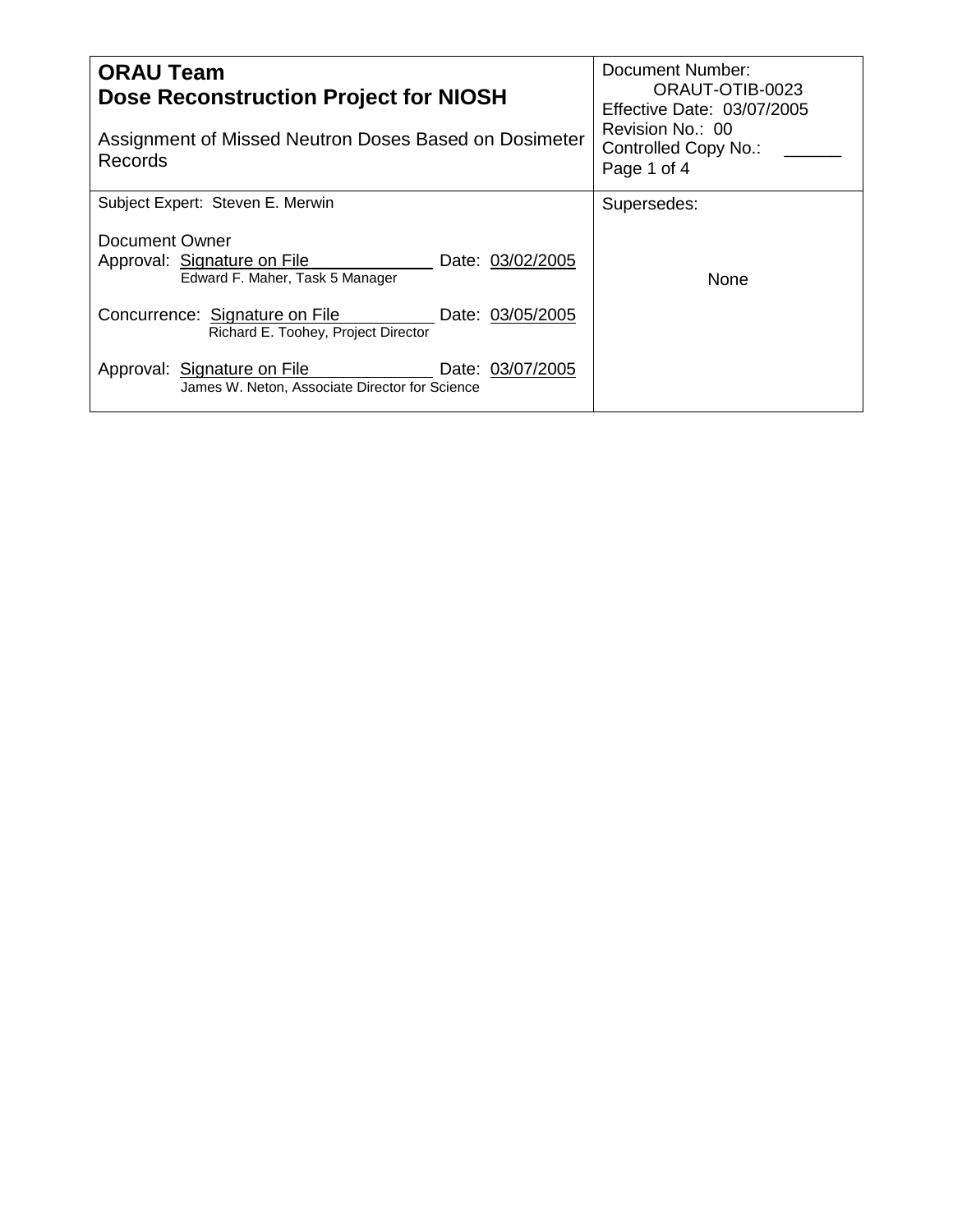| Effective Date: 03/07/2005   Revision No. 00 |  | Document No. ORAUT-OTIB-0023 | Page 2 of 4 |
|----------------------------------------------|--|------------------------------|-------------|
|----------------------------------------------|--|------------------------------|-------------|

# **RECORD OF ISSUE/REVISIONS**

| <b>ISSUE</b><br><b>AUTHORIZATION</b><br><b>DATE</b> | <b>EFFECTIVE</b><br><b>DATE</b> | REV.<br>NO. | <b>DESCRIPTION</b>                                                                                                                                                                                                                                         |
|-----------------------------------------------------|---------------------------------|-------------|------------------------------------------------------------------------------------------------------------------------------------------------------------------------------------------------------------------------------------------------------------|
| <b>Draft</b>                                        | 12/01/2004                      | $00-A$      | New technical information bulletin to provide<br>information to allow ORAU Team dose<br>reconstructors to determine when it is appropriate<br>to assign neutron doses to workers at DOE sites<br>using the LOD/2 method. Initiated by Steven E.<br>Merwin. |
| <b>Draft</b>                                        | 12/16/2004                      | $00 - B$    | Incorporates NIOSH review comments. Initiated<br>by Steven E. Merwin.                                                                                                                                                                                      |
| <b>Draft</b>                                        | 02/25/2005                      | $00-C$      | Incorporates additional NIOSH review comments.<br>Initiated by Steven E. Merwin.                                                                                                                                                                           |
| 03/07/2005                                          | 03/07/2005                      | 00          | First approved issue. Initiated by Steven E.<br>Merwin.                                                                                                                                                                                                    |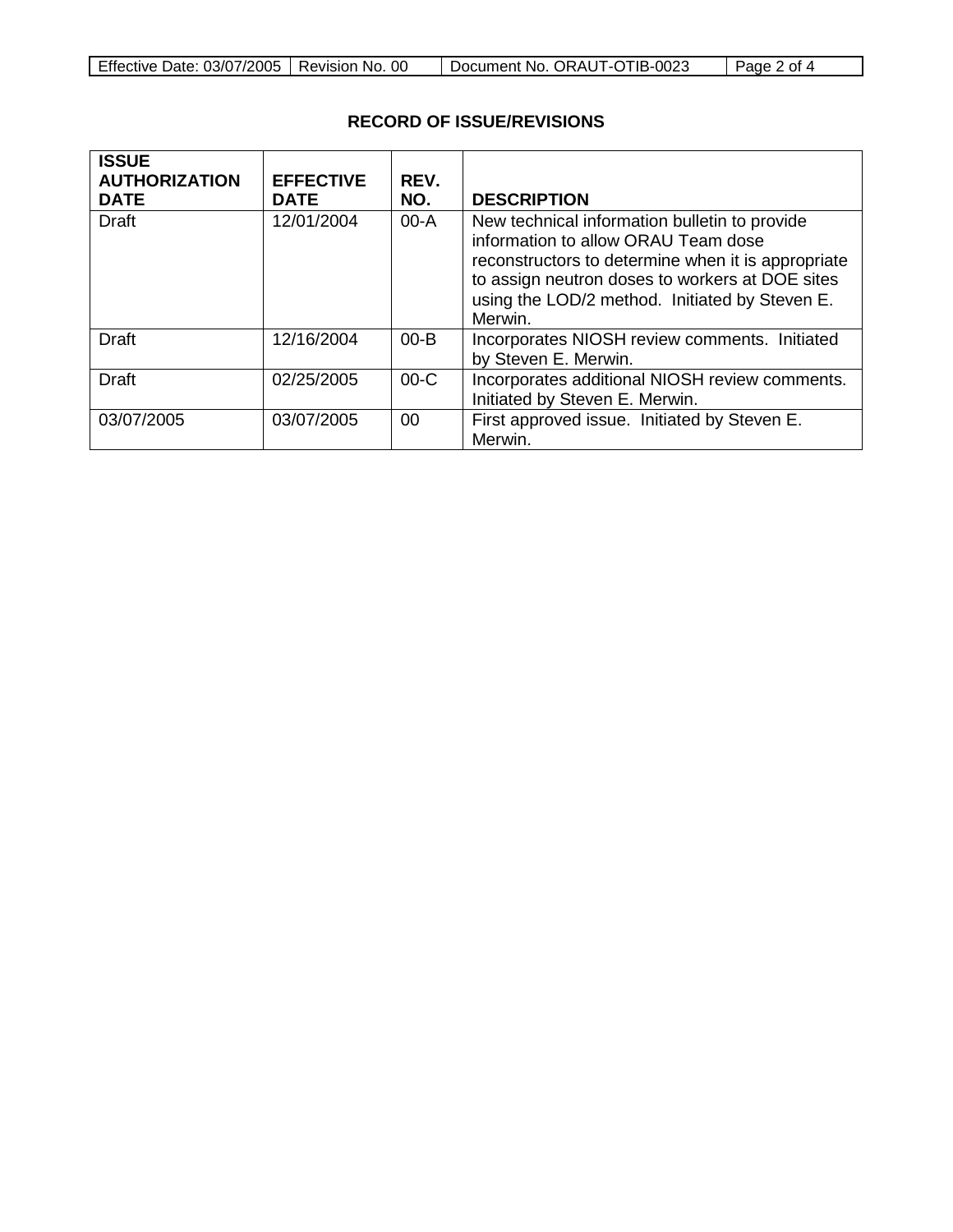| Effective Date: 03/07/2005   Revision No. 00<br>Document No. ORAUT-OTIB-0023<br>Page 3 of 4 |
|---------------------------------------------------------------------------------------------|
|---------------------------------------------------------------------------------------------|

### 1.0 **PURPOSE**

The purpose of this Technical Information Bulletin (TIB) is to provide information to allow ORAU Team dose reconstructors to determine when it is appropriate to assign neutron doses to workers at DOE sites using the LOD/2 method.

### 2.0 **BACKGROUND**

According to OCAS-IG-001, missed doses are to be assigned using the "Limit of Detection (LOD)/2 method," which was originally proposed by the National Research Council in their evaluation of film badge dosimetry for compensation of atomic veterans. The method involves the assignment of a dose equal to the LOD divided by 2 for each dosimetry measurement that is recorded as zero, below the limit of detection, or below a reported threshold. According to the IG, this method is recommended "since this scheme has been used in other compensation programs and has been shown to result in a slight positive bias."

Workers who were unmonitored for external radiation exposure are not assigned missed dose using the LOD/2 method; rather, they are assigned either external on-site ambient doses, if they were nonradiological workers and would not have been exposed to workplace radiation sources; or unmonitored doses (using co-worker studies or some other approach) if a potential for exposure existed.

The assignment of missed neutron doses is somewhat more complex. In the early years at most DOE sites, neutron doses were not measured reliably, so missed neutron doses are assigned based on neutron-gamma ratios, co-worker studies, or some other approach. As stated in the IG, "An exception to the [LOD/2] method is needed for unreasonably high neutron exposures. Therefore, when the neutron missed dose central estimate (nLOD/2) would exceed 75% of the photon dose (dosimeter dose + missed dose), the exposure should be treated as unmonitored exposure and radiation survey data combined with stay times (frequency of exposure) should be used to estimate the missed dose."

# 3.0 **APPLICATIONS AND LIMITATIONS**

The guidance in this TIB applies to cases in which the neutron monitoring devices in use at the site produced results that were considered the dose of record. It does not apply to periods during which the monitoring was unreliable and some method other than the monitoring data (e.g., neutron-gamma ratios) is normally used to assign neutron dose based on information in the site TBD or other reliable source.

# 4.0 **REFERENCES**

1. NIOSH (National Institute for Occupational Safety and Health), *External Dose Reconstruction Implementation Guideline*, Rev. 0, OCAS-IG-001, Office of Compensation Analysis and Support, Cincinnati, Ohio, 2002.

# 5.0 **ANALYSIS**

As described in OCAS-IG-001, the LOD/2 method results in a positive bias for photon exposures. By definition, this bias is extreme if there was no potential for photon exposure (e.g., a worker downtown in an administrative building who did not visit the site). By and large, however, workers who were issued dosimeter badges at DOE sites had a potential for photon exposure, and photon radiation